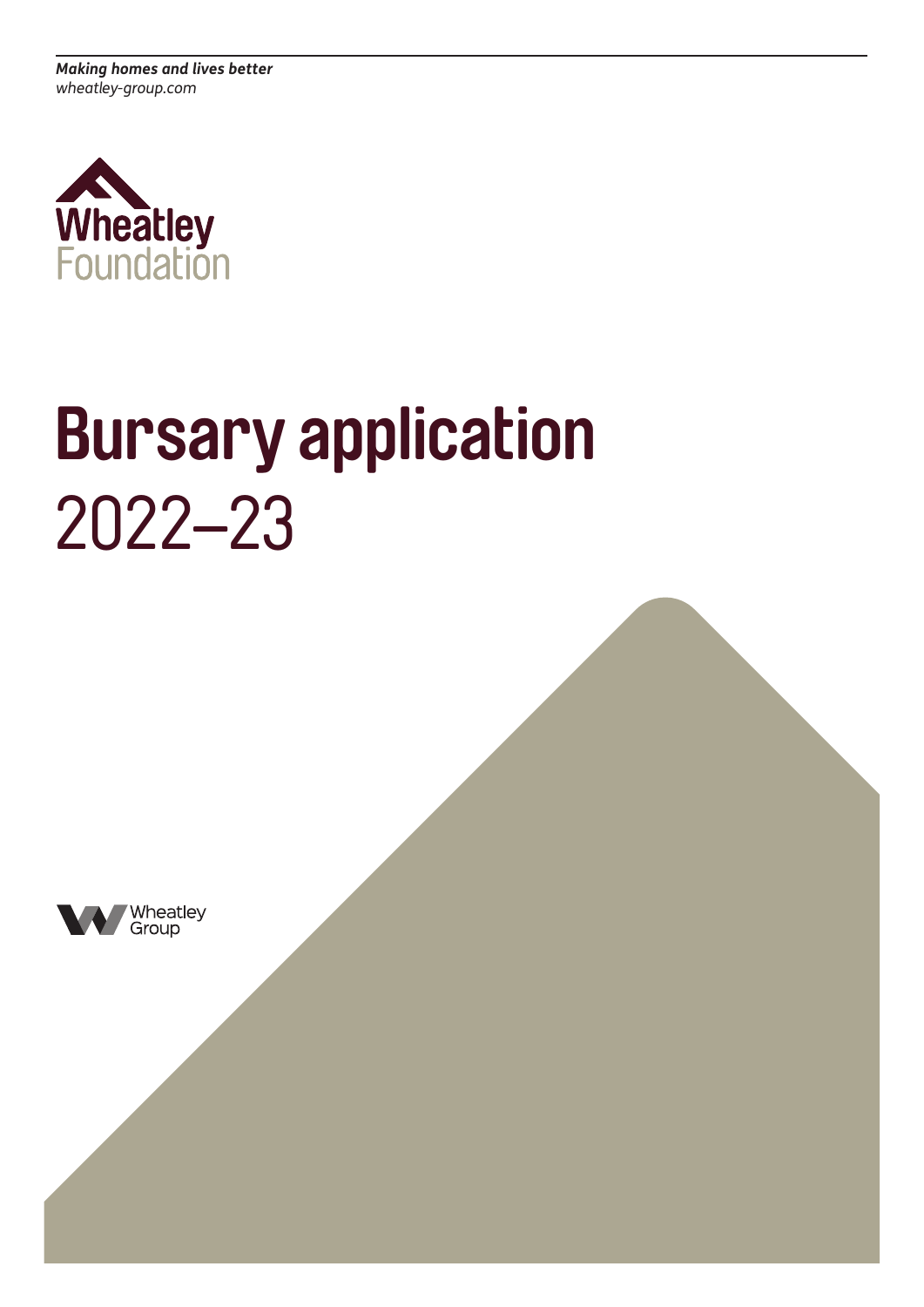### **Bursary application**

*Wheatley Foundation's Bursary programme supports more equal access to educational opportunities and helps customers realise their ambitions by removing some of the financial strain they may experience. The Bursaries help people achieve their educational goals by addressing a variety of barriers such as unemployment, living on a low income or caring responsibilities.*

*Our goal is to support customers to unlock their potential, so that Wheatley Bursary recipients can confidently take up their College or University place.*

#### **What is a Wheatley Foundation bursary?**

A Wheatley Foundation bursary is a grant that customers living in our homes can apply for to support them to achieve their educational goals and help them on their chosen career path.

#### **Who can apply?**

Applicants living in a Wheatley Homes Glasgow, DGHP, Dunedin Canmore, Loretto Housing, West Lothian Housing Partnership or Lowther Homes property who have applied to study an HNC, HND, undergraduate degree or postgraduate course (no higher than Level 11 on the Scottish Credit and Qualifications Framework).

#### **When can I apply?**

Applications can be made until 30 June 2022.

#### **How much can be applied for?**

The bursary will offer support of £1,500 to full-time students and £750 to part-time students. Bursary support will be offered for up to two years at the discretion of the awarding panel.

#### **What can we fund?**

A bursary award can support you for the costs of books, equipment, travel costs, childcare or other living costs that will help you to complete a course.

#### **When will the bursary be paid?**

The bursary will be paid across four instalments during the academic year: September, November, January, March.

#### **Does it need to be paid back?**

The bursary is a grant and does not need to be paid back.

#### **Will the bursary affect applications for SAAS or housing benefit payments?**

Receiving a Wheatley Foundation bursary should not affect a student's entitlement to SAAS funding or housing benefit payments as it is a charitable donation.

#### **Who decides if I get a bursary?**

There are a limited number of bursaries available. Applications will be assessed by the panel against set criteria. Decisions on applications will be made after 20 July and you will receive notice of your application outcome after this date.

#### **More information?**

If you have any questions or would like more information please contact us using the following information: Phone: 0800 479 7979 Email: bursaries@wheatley-group.com

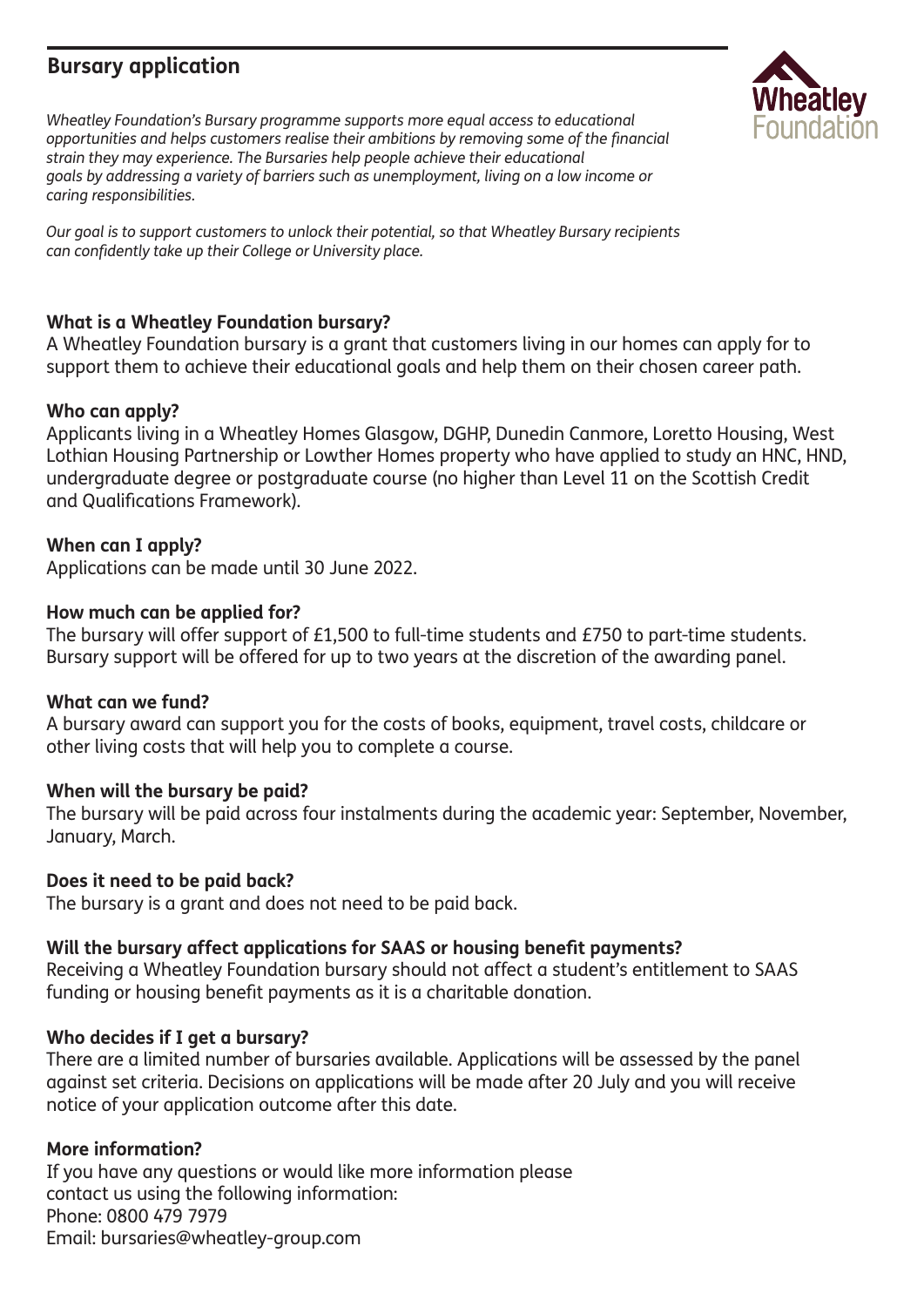## **1. About you**



#### **This section is about you. We'll use this information to get in touch with you about your application and anything else related to the bursary.**

| Please tell us which Wheatley<br>Group subsidiary you reside in                          | Wheatley Homes Glasgow<br>DGHP UDunedin Canmore<br>Loretto Housing $\vert$<br>$\Box$ WLHP<br>Lowther |
|------------------------------------------------------------------------------------------|------------------------------------------------------------------------------------------------------|
| How did you hear about the<br>bursary? (housing officer, school<br>teacher, friend, etc) |                                                                                                      |
| Have you studied at college or<br>university before?                                     | Yρς                                                                                                  |

| Please can you provide all your contact details and information to help support your application                                                                          |                                                                                                                         |  |
|---------------------------------------------------------------------------------------------------------------------------------------------------------------------------|-------------------------------------------------------------------------------------------------------------------------|--|
| <b>Name</b>                                                                                                                                                               |                                                                                                                         |  |
| <b>Address</b>                                                                                                                                                            |                                                                                                                         |  |
| Postcode                                                                                                                                                                  |                                                                                                                         |  |
| Home phone number                                                                                                                                                         |                                                                                                                         |  |
| Mobile phone number                                                                                                                                                       |                                                                                                                         |  |
| Date of Birth                                                                                                                                                             |                                                                                                                         |  |
| <b>Email address</b><br>We will use email as the<br>main way to contact you                                                                                               |                                                                                                                         |  |
| Are you a carer?<br>A carer is someone who<br>helps to look after a<br>relative who has a<br>disability, illness, mental<br>health or drug/alcohol<br>problem             | Yes<br>No                                                                                                               |  |
| Have you had experience<br>of being in care? This could<br>include: experience of living<br>in residential, kinship care<br>or being looked after by<br>a local authority | <b>No</b><br>Yes                                                                                                        |  |
| How would you describe<br>your household<br>composition?                                                                                                                  | Single person<br>Other (please specify below)<br>Couple<br>Single parent<br>Couple with children<br>Living with parents |  |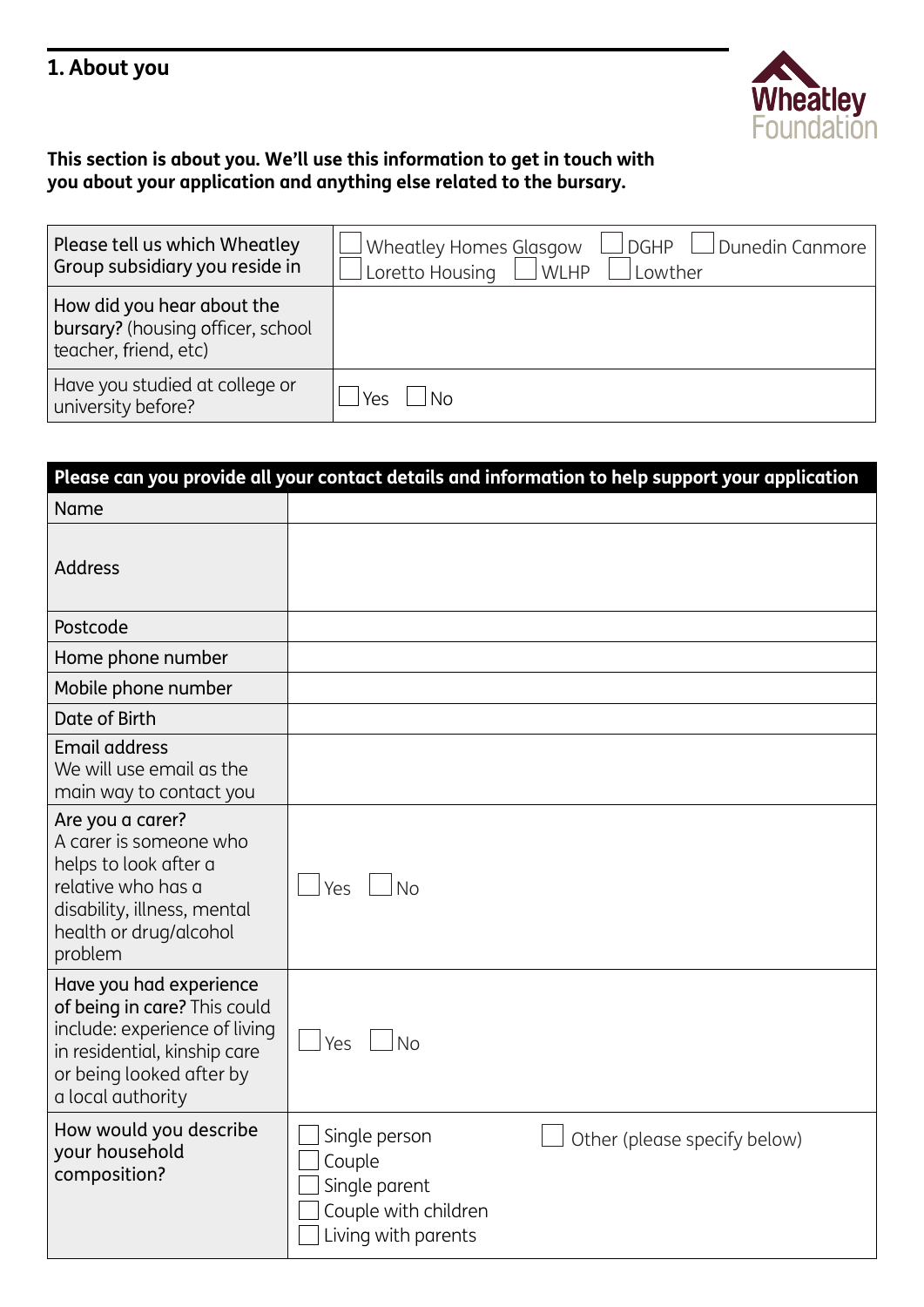## **2. About your course**



#### **This section is about your course.**

**Please tell us about the course you would like us to support you with.**

| Name of College<br>or University                                                                                                       |                                                                      |
|----------------------------------------------------------------------------------------------------------------------------------------|----------------------------------------------------------------------|
| Course title                                                                                                                           |                                                                      |
| Level of course                                                                                                                        | <b>HNC</b><br>HND  <br>Undergraduate degree  <br>Postgraduate course |
| How long is your course?                                                                                                               |                                                                      |
| Full-time or part-time                                                                                                                 |                                                                      |
| What year are<br>you studying?                                                                                                         | $\Box$ 3 $\Box$ 4 $\Box$ 5<br>$\mathbf{1}$<br>$\overline{2}$         |
| Have you started your<br>course yet?                                                                                                   | Yes<br><b>No</b><br>×                                                |
| Please tell us what you<br>would like to do in your<br>career goals and how<br>studying this course could<br>help you to achieve that. |                                                                      |
|                                                                                                                                        |                                                                      |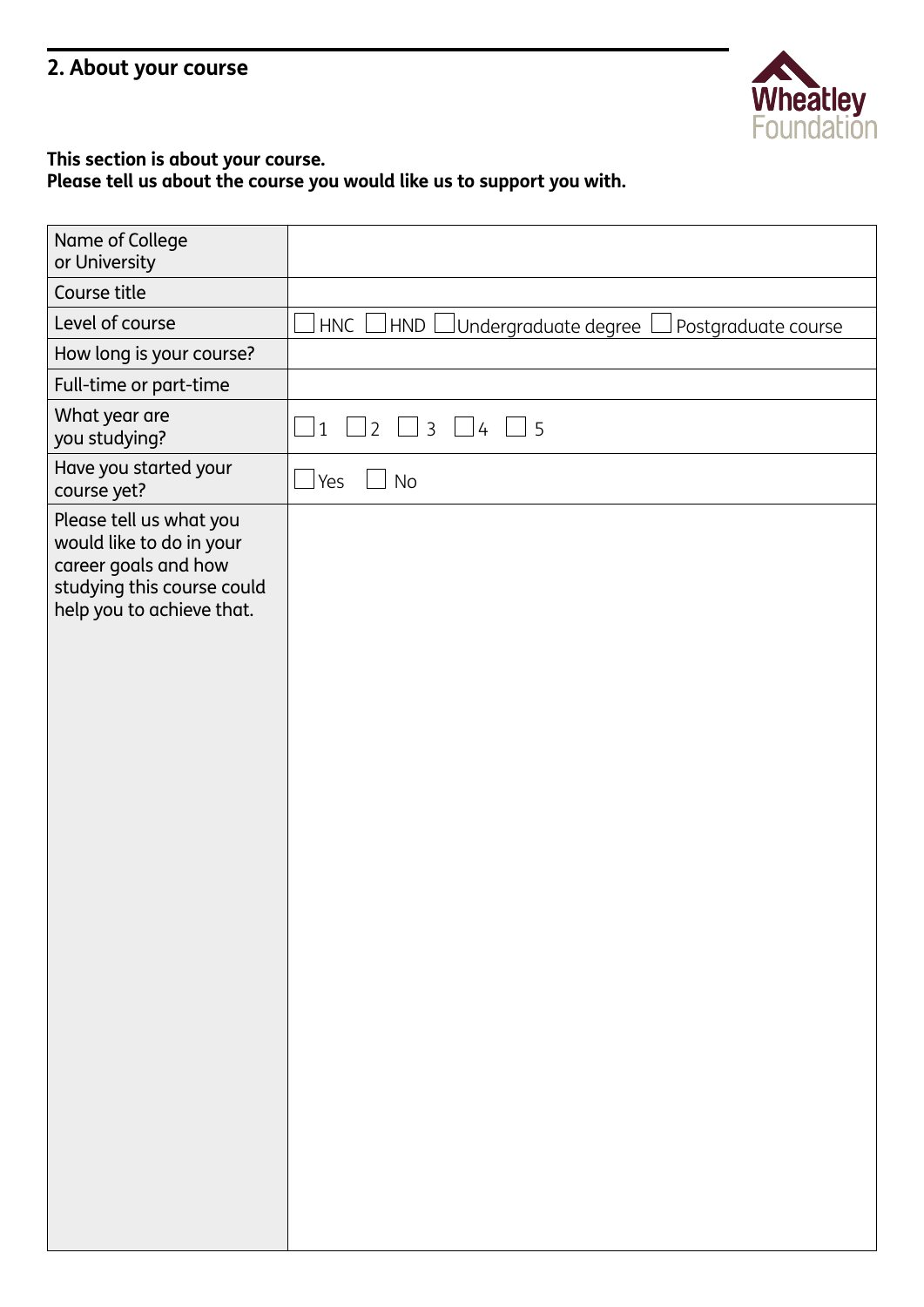## **3. Financial information**



**This section is about the financial circumstances in your household. We'll only use this information to help assess your application. Please provide as much information as possible to allow us to assess your application.**

| Are you currently working?                                                                                                 | <b>No</b><br>Yes                                                                                               |
|----------------------------------------------------------------------------------------------------------------------------|----------------------------------------------------------------------------------------------------------------|
| If 'yes', can you tell us how<br>many hours you work?                                                                      |                                                                                                                |
| Are you, or is anyone in your<br>household, in receipt of Housing<br><b>Benefit or Universal Credit?</b>                   | Housing Benefit LUniversal Credit                                                                              |
| Have you been successful<br>for funding elsewhere?                                                                         | <b>No</b><br>Yes                                                                                               |
| If you are receiving funding from<br>SAAS please tell us how much<br>you are receiving and if it<br>is a bursary or a loan |                                                                                                                |
| Please tell us what other support<br>you have/will receive and the<br>amount(s)                                            |                                                                                                                |
| Please tell us how you would<br>use the bursary. If 'other', please<br>specify in detail                                   | Equipment costs<br><b>Books</b><br>Childcare costs<br>Travel costs<br>Living costs to work less hours<br>Other |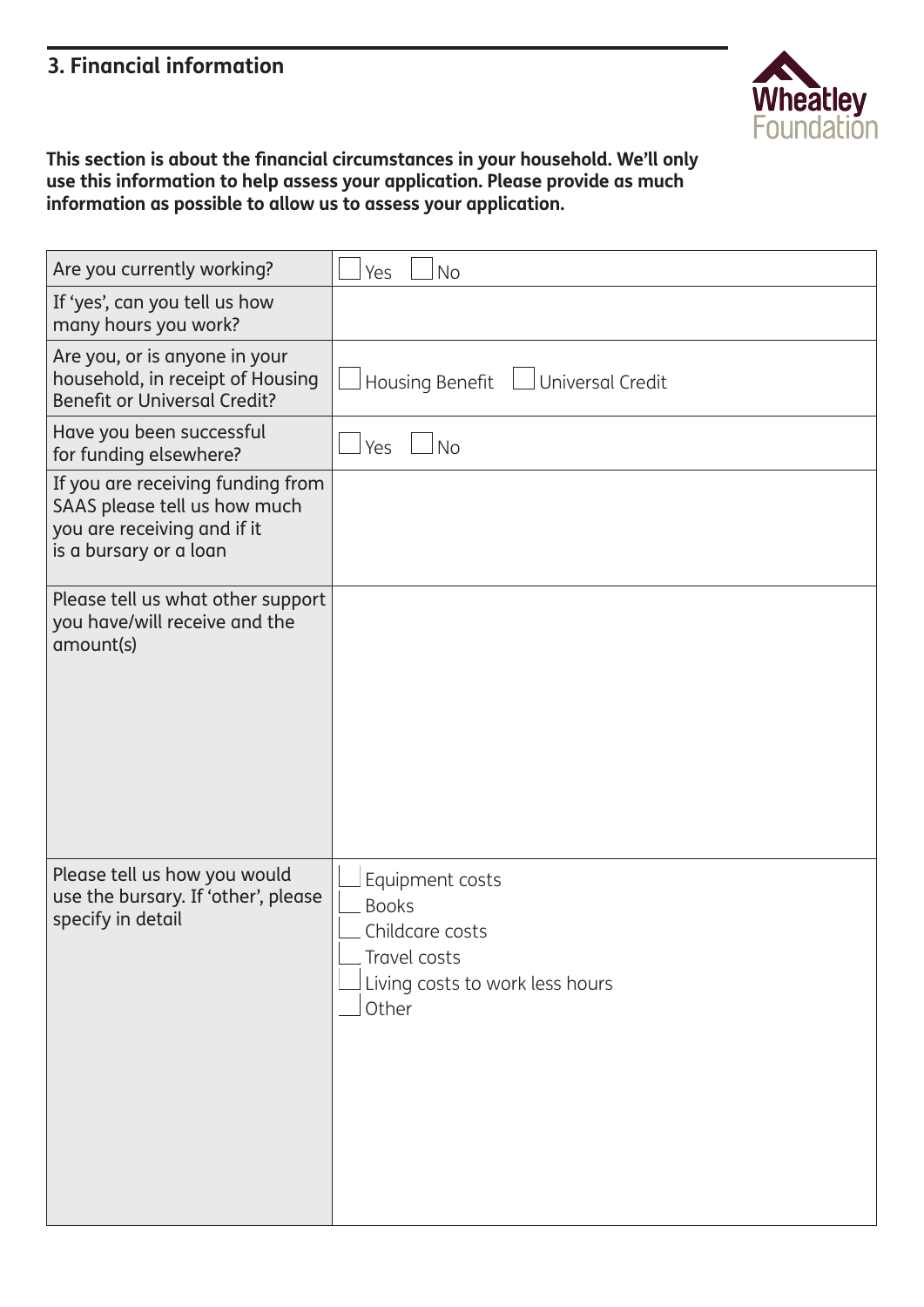#### **4. Personal statement**



**This section is to find out why you are applying for a bursary and the difference it could make to you in your studies. You may want to consider:**

- **What barriers/challenges could receiving the bursary help you to overcome?** Examples could include being able to pay for transport to classes or being able to buy your own books as there aren't enough in the library.
- **How could bursary support help you to sustain your studies and achieve your goals?** Examples could include being able to work fewer hours and concentrate on your studies or buying a laptop to allow you to study at home.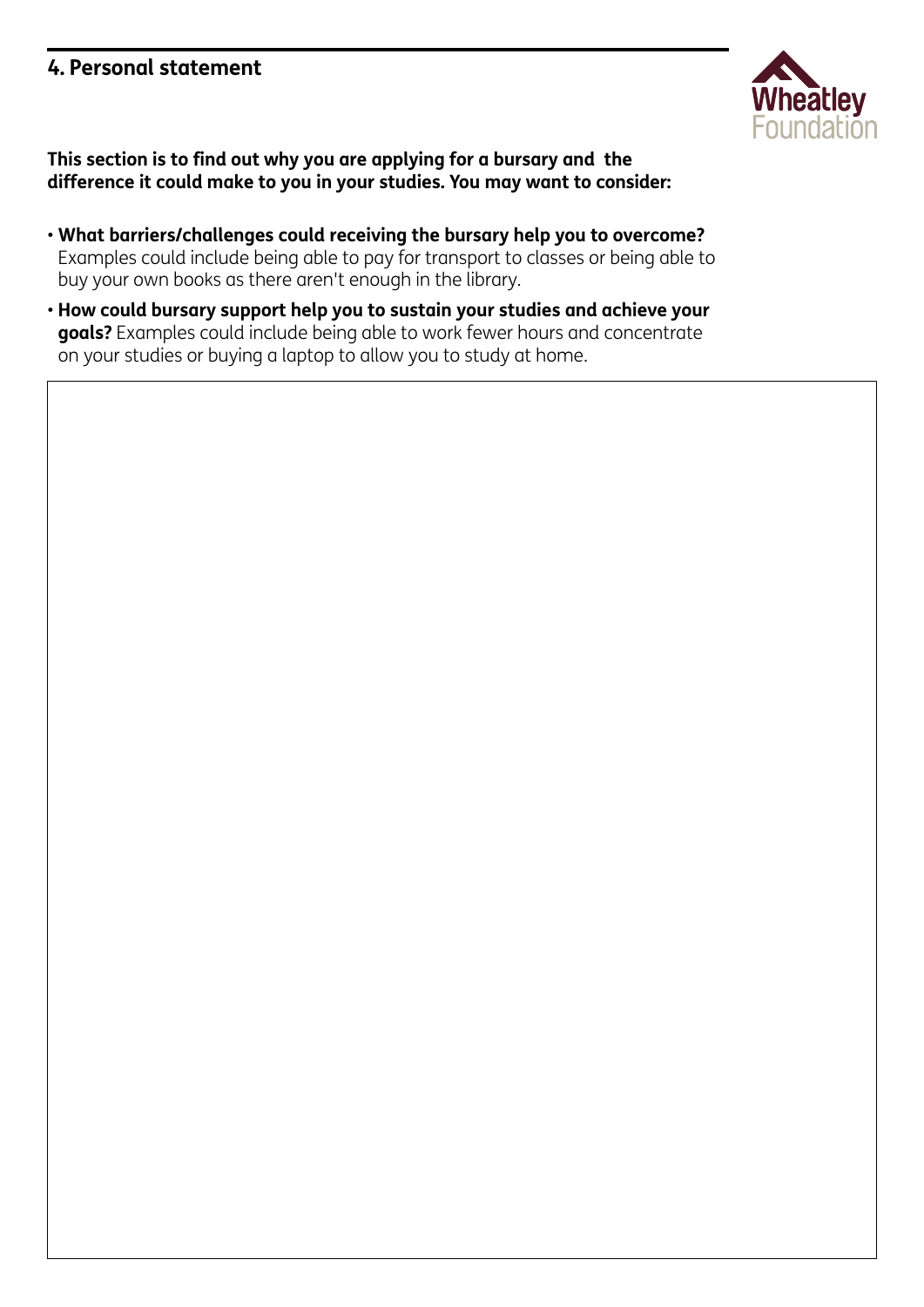## **5.Getting in touch with you**



**We may want to get in touch with you about other opportunities through Wheatley Group.** 

**For example, this might include talking to you about your experience of the bursary programme, job opportunities, and invitations to take part in surveys or focus groups.**

| If you are happy to be<br>contacted about these<br>opportunities then please<br>tick this box |  |
|-----------------------------------------------------------------------------------------------|--|
| Signed                                                                                        |  |
| Date                                                                                          |  |